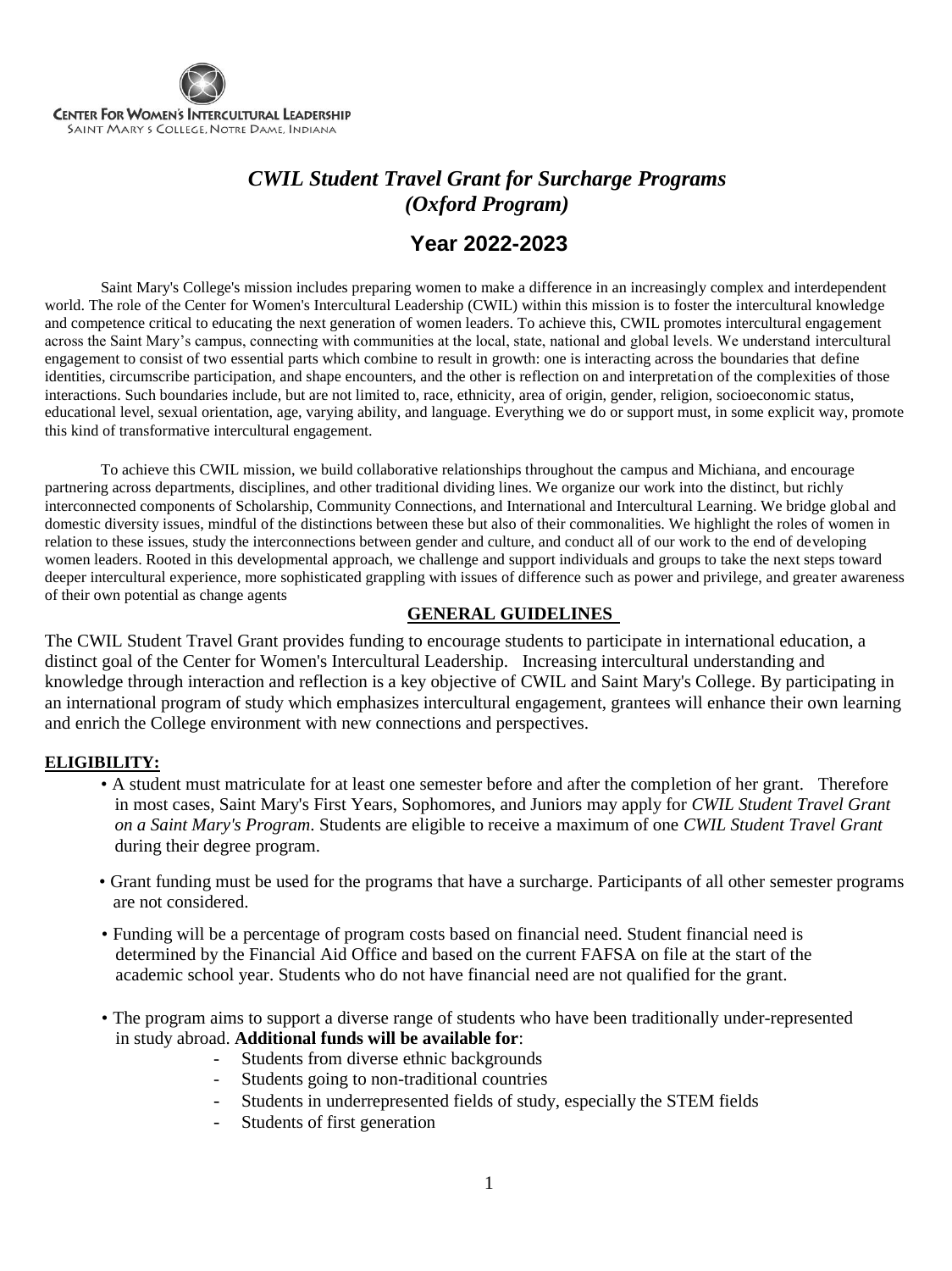

**APPLICATION: Student Travel Grant for Surcharge Programs** 

## **APPLICATION PROCEDURES:**

**1.** *Intercultural Learning Showcase*: Interested students are required to attend the **2021**  *Intercultural Learning Showcase***.** 

**2. Study Abroad Application:** Interested students are required to apply and be accepted to a Saint Mary's College Study Abroad Program to qualify for consideration for the *CWIL Student Travel Grant for a Surcharge Program*.

**3. Grant Application Materials:** The *Completed Application s*ubmitted to: Dr. Alice S. Yang, Director for International Education Center for Women's Intercultural Leadership [syang@saintmarys.edu](mailto:syang@saintmarys.edu)

### **APPLICATION MATERIAL TO SUBMIT BY 5:00PM, February 1, 2022**

- □ *Essay Proposal (page 2)*
- □ *Application Form (page 3)*
- □ *Participant's Understanding & Agreement (page 3)*
- □ *Program Coordinator Signature (page 3)*

### **ESSAY PROPOSAL:**

Using the outline below, please write a reflective essay of **two to three double spaced pages** addressing the following questions. Feel free to follow the suggested outline, if helpful.

### **I: Intercultural Consideration**

- a. Please share your thoughts about the meaning of intercultural sensitivity.
- b. Please describe your specific intercultural aims for the international program that you have chosen to attend. How do you plan to maximize your intercultural experience?
- c. Describe a previous intercultural experience that you have engaged in at Saint Mary's College. Please reflect on what you perceive as the benefits and values of intercultural experiences.

#### **II: Financial Consideration**

- a. If the grant is approved, CWIL will reimburse only a portion of your expenditures. Please describe how you expect to cover the remainder of the expenses?
- b. Please discuss the impact of the grant funding and how you intend to share your experience with the Saint Mary's College community if you are awarded a grant.